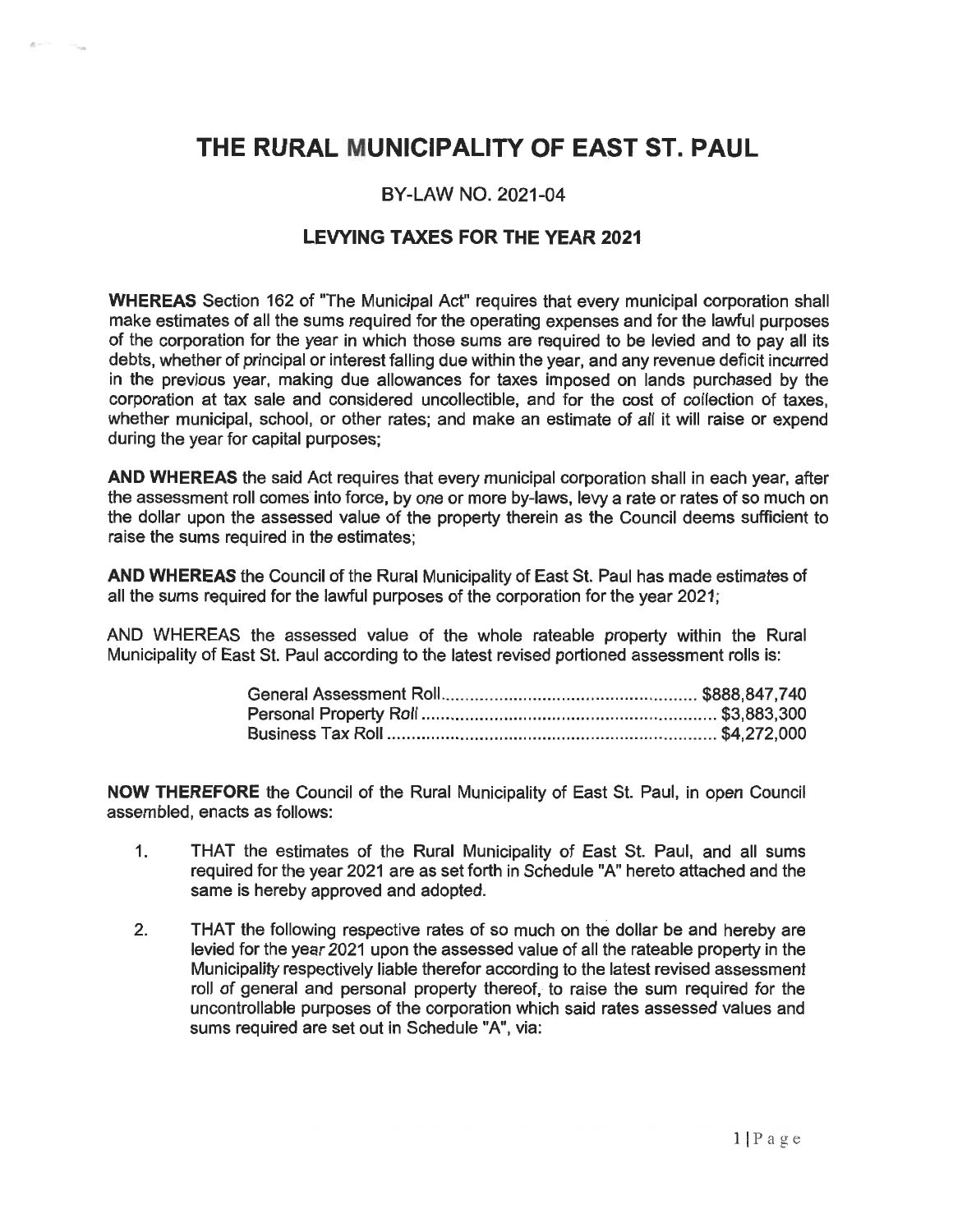- a) A rate of 0.000 mills on the dollar on "Farm and Residential" Assessable Assessment to provide for the "Foundation" School Levy (Sec. 533 The Public Schools Act) as set out in notice from the Public School Finance Board as shown in Schedule "A";
- b) A rate of 8.809 mills on the dollar on "Other Assessable Assessment" to provide for the "Foundation" School Levy (Sec. 533 The Public School Act) as set out in notice from the Public Schools Finance Board as shown in said Schedule "A";
- c) A rate of 12.712 mills on the dollar on the "Total Assessable Assessment" to provide for the "Special School Levy" (Sec. 537 The Public Schools Act) as set out in notice from the River East Transcona School Division as shown in Schedule "A";
- d) A general rate of .563 mills on the dollar to provide for the payment of the General Reserve;
- e) A general rate of .383 mills on the dollar to provide for the payment of the Equipment Replacement Reserve;
- f) A general rate of .113 mills on the dollar to provide payment of the Building Reserve;
- g) A general rate of .146 mills on the dollar to provide payment of the Fire Equipment Reserve;
- h) A general rate of .023 mills on the dollar to provide for the payment of the Investment Reserve;
- i) A general rate of .056 mills on the dollar to provide for the payment of the Drainage Reserve
- j) A general rate of .113 mills on the dollar to provide for the payment of the Road Rebuilding Reserve;
- k) A general rate of .225 mills on the dollar to provide for the payment of the Arena Reserve;
- I) A general rate of .113 mills on the dollar to provide for the payment of the Parks & Recreation Reserve;
- m) A general rate of .034 mills on the dollar to provide for the payment of the Environmental Health Services Reserve;
- n) A general rate of .034 mills on the dollar to provide for the payment of the Election Reserve;
- o) A general rate of .473 mills on the dollar to provide for the payment of the Collector/Arterial Roads Reserve;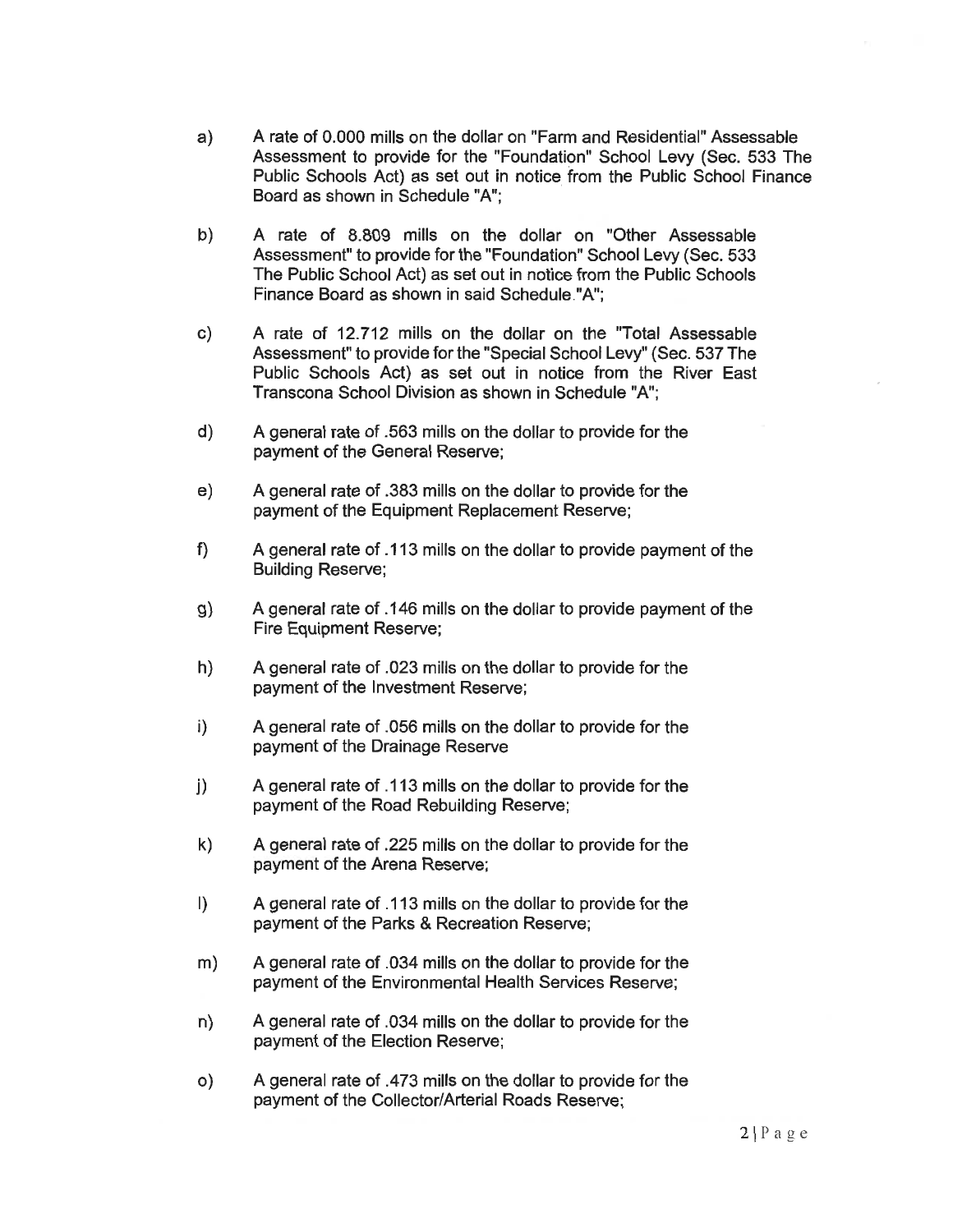- p) A general rate of .135 mills on the dollar to provide for payment of the Active Transportation Reserve.
- q) A general rate of .039 mills on the dollar to provide for payment of the Curling Club.
- r) A special rate of \$5.45 per foot frontage to provide for payment of charges levied under By-Law 06-02;
- s) A special rate of \$848.50 per lot to provide payment of debentures under By-Law 03-01;
- t) A special rate of \$7.63 per foot frontage to provide payment of debentures under By-Law 03-02;
- u) A special rate of \$50.83 per parcel to provide payment of debentures under By-law 2014-08;
- v) A special rate of .238 mills on the dollar to provide payment of debentures under By-law 2013-07
- w) A general rate of 5.785 mills on the dollar to provide for the payment of the amount estimated as required for the general controllable purposes of the corporation;
- x) Rates on Business Tax assessment, refineries, and bulk oil sales 3%, all other business 2.5%;
- 3. THAT taxes levied for the year 2021 shall be due and payable on or before the  $30<sup>th</sup>$ day of September.
- 4. THAT upon all taxes remaining unpaid after the  $30<sup>th</sup>$  day of September, a penalty of one and one quarter per cent (114%) per month shall be added to those taxes on the first day of each month, thereafter, in accordance with Section 346 of the Municipal Act.
- 5. THAT the date of mailing of the tax notice shall be deemed to be the date on which said tax notices, postage prepaid, and delivered for mailing to the Canada Post Office.